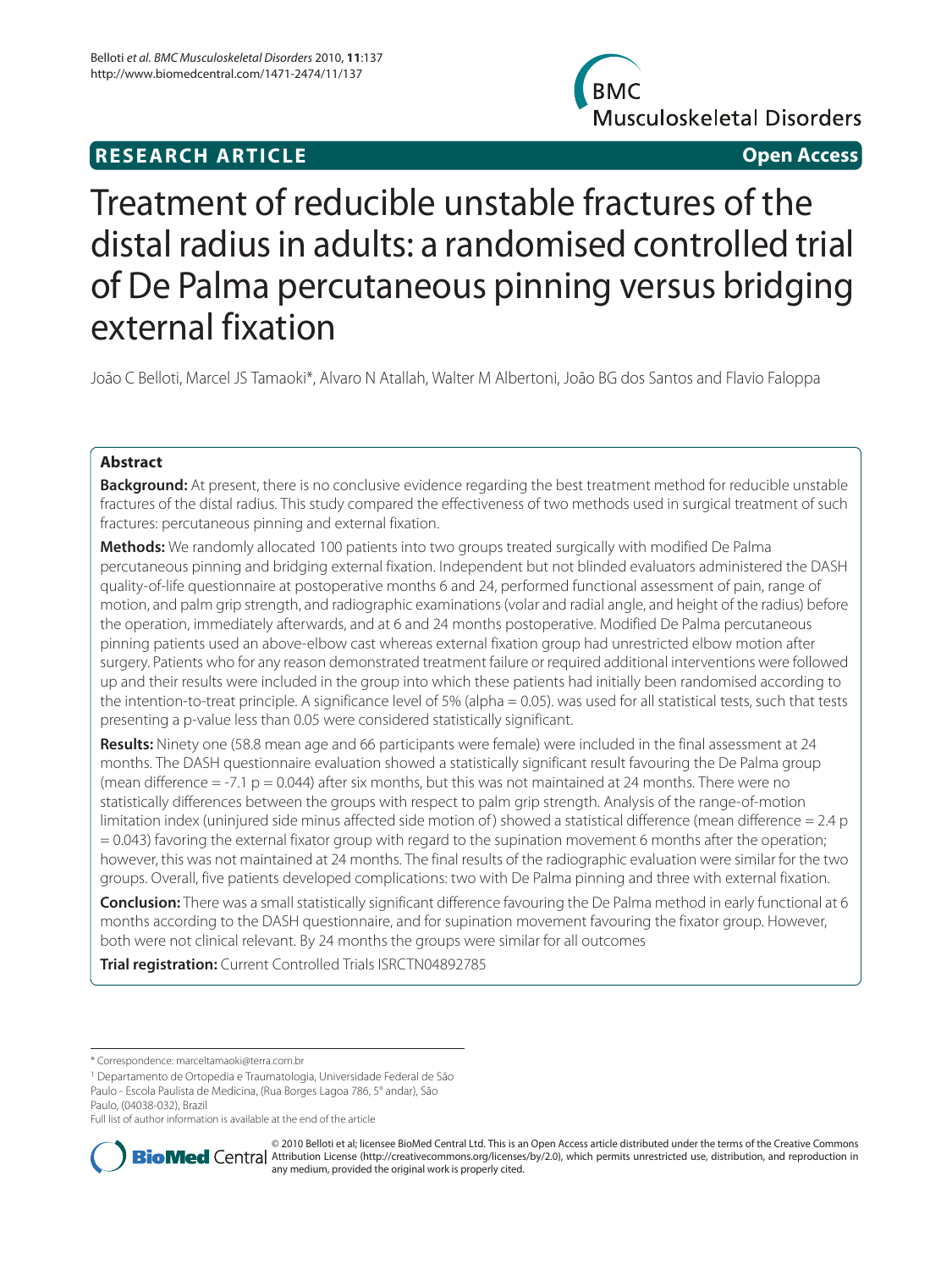# **Background**

At present, there is no conclusive evidence regarding the best method of osteosynthesis for treatment of reducible displacement fractures of the distal radius that are potentially unstable [1].

External fixation and percutaneous pinning have both been described as good options for treating this type of fracture [1-3].

Several studies have described a variety of techniques using external fixators, but have not defined which one is most effective [2]. In the present study, we used bridging external fixation, since this method makes it possible to treat fractures with or without joint involvement. The De Palma method, originally described in 1952, used a single threaded pin through the ulna for fixation of fractures of the radius [3]. It has not had the same level of use as other methods of percutaneous pinning; nevertheless, some authors have described good results with a modified version of this method involving several Kirschner wires [4- 6]. This encouraged us to adopt this approach for our study.

Comparative studies in the literature have not demonstrated any conclusive evidence regarding the superiority of percutaneous pinning compared with external fixation [1,7-9]. The aim of this study was to test the hypothesis that the modified De Palma method for percutaneous pinning would produce anatomical and functional results similar to those of bridging external fixation in the treatment of unstable reducible intra or extra-articular fractures of the distal radius in adult patients. Objective and subjective functional assessment, radiographic evaluation, complications and failures of the methods were considered in the final evaluation of the results.

# **Methods**

# **Patient population: inclusion criteria**

This study was designed in March 2002 and patients were recruitment between August 2002 and June 2004, with the last assessment in June 2006. The study protocol was approved by the university's ethics committee on August 9, 2002, under protocol number 0582/02.

The patients were adults aged over 40 years who presented with acute fractures with displacement up to 10 days old without previous treatment. The fractures were categorized using the Universal classification as unstable and reducible: type IIb (non articular) and type IVb (articular) [10]. Fractures were considered unstable if they presented three or more of the following factors at the initial radiographic examination: shortening of the radius by more than 5 mm; dorsal angulation greater than 20 degrees; joint incongruence; fracture associated with the styloid process of the ulna; dorsal comminution of the metaphysis; patient age greater than 60 years.

The criterion of fracture reducibility was verified using control radiographs in frontal and lateral views after anesthetizing the region and performing closed reduction. Fractures were considered reducible and eligible for inclusion in the study if they presented the following radiographic characteristics after reduction: shortening of the radius by less than 3 mm, joint fragment with displacement less than 2 mm, and dorsal displacement less than 10 degrees.

Patients were excluded if they presented fractures with volar angulation (Smith fracture), joint margin fractures (Barton fracture), open or bilateral fractures, or fractures that could not be reduced. We also excluded patients with previous histories of degenerative disease, wrist joint trauma, or traumatic injuries associated with the fracture that would make it impossible to apply the proposed surgical methods or evaluate the results. Furthermore, patients who refused to sign the free and informed consent statement were excluded.

# **Study Design and Analysis**

The patients were consecutively allocated to one of the two proposed treatment methods: modified De Palma transulnar percutaneous pinning or trans-articular linear external fixation. Allocation was performed according to instructions contained in 100 sealed opaque envelopes that had been sequentially numbered according to computer-generated randomisation. An independent person opened the envelopes during surgery.

This study was performed at Hospital São Paulo, Brazil, Universidade Federal de São Paulo, during 2002 to 2006. There was independent assessment of the DASH questionnaire, functional and radiographs outcomes. All assessors were not blinded.

The sample size was calculated beforehand, taking a confidence interval of 95%, statistical power of 90%, standard deviation of 15% in the DASH scores, and an absolute difference of 10% on DASH scores between Pinning and External Fixator. It was calculated that 47 patients were needed in each group. Allowing for a 6% loss to follow-up at 24 months, we aimed to recruit 50 patients into each group.

The Pearson chi-squared test was used to analyze the results from the two groups in relation to the categorical variables, and the Student's t test was used to compare the groups in relation to the numerical variables. Student's t test (parametric) was used to compare the clinical evolution of each group before the operation, just after the operation, and 6 and 24 months after the operation. A significance level of 5% (alpha = 0.05) was used for all statistical tests, such that tests presenting a p-value less than 0.05 were considered statistically significant.

Patients who for any reason demonstrated treatment failure or required additional interventions were followed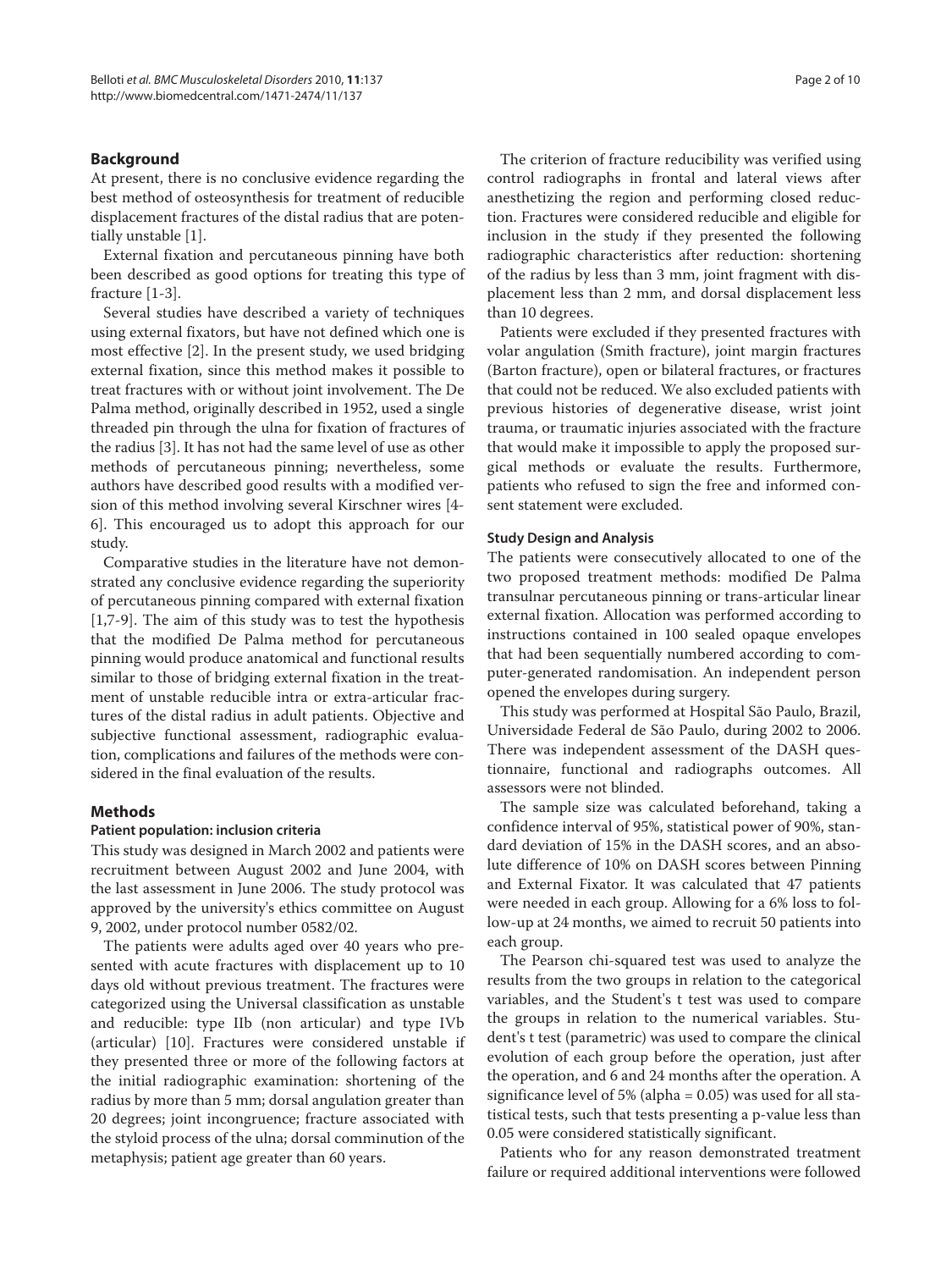up and their results were included in the group into which these patients had initially been randomised according to the intention-to-treat principle.

# **Surgical intervention method**

All patients were treated on an outpatient basis with reduction of fractures by manipulation with traction and counter-traction under anaesthesia by blockage of the brachial plexus or under general anaesthesia. Four previously designated surgeons with proven familiarity with both surgical techniques took part in the study. The surgical instruments needed for application of both treatment techniques were always available in the surgical room used for each operation. The technique to be used for each patient was only revealed intraoperatively, after radiological verification of fracture reducibility. At that time, the opaque sealed envelope was opened by independent person to reveal the treatment technique to be used. None of the patients underwent any specific treatment for associated fractures of the ulnar styloid.

#### **Surgical techniques**

# *Modified De Palma technique of percutaneous pinning*

The modified De Palma fixation technique of percutaneous pinning was used in which the fracture of the radius was fixed using the ulna as a support [6]. Two to four Kirschner wires (1.5 to 2.0 mm) were introduced with the aid of fluoroscopy by means of stab incisions on the ulnar face of the distal region of the forearm, 2 to 4 cm proximal to the ulnar styloid process. In piercing through the two cortical walls of the ulna, we directed the convergent pins towards the styloid process of the radius in the coronal plane (figure 1C and 1D), with diverging directions (dorsal and volar) in the sagittal plane. When more than two pins were used for fixation of joint fragments, they were introduced tangentially to the joint surface of the radius (figure 1D). The pins were curved and cut close to the skin, and were protected with a bandage containing sterilized gauze. We then applied a cast that was extended above the elbow at 90 degrees with the forearm and wrist in neutral position (figure 1E). During postoperative follow-up, evaluations and rebandaging were performed every week. The cast and pins were retained for four to eight weeks, and the decision on when to remove them was based on radiographically demonstrated fracture consolidation. (Figure 1)

# *Bridging external fixation (Figures 2A, 2B and 2C)*

We used a bridging external linear fixator (Biomecanica® ). Its placement started with the installation of two proximal pins. Longitudinal incisions of around 1 cm were made and the protective soft-tissue guide was introduced by means of blunt dissection. This was positioned at an angle of approximately 90 degrees to the coronal plane of the forearm. We then introduced two self-tap-



**Figure 1 Modified De Palma technique of percutaneous pinning**. **A**. Patient n° 62. Female, 58 years old. Radiograph preoperative in front view. **B**. Lateral view. **C**. The fracture of the radius is fixed using the ulna as a support. In the coronal plane we directed the convergent pins towards the styloid process of the radius. **D**. In the sagittal plane we directed the pin in diverging directions(dorsal and volar). **E**. Above elbow cast applied post-operative.

ping 3.5 mm pins until they had pierced the volar cortical wall of the radius.

To place pins distally to the fracture, two 1 cm incisions were made in the dorsal face of the diaphysis of the second metacarpal bone. Then, with blunt dissection and the aid of a protective soft-tissue guide positioned at 90 degrees to the coronal plane of the hand, two 2.5 mm pins were introduced until they pierced the volar cortical wall of the second metacarpal. Following this, the site was bandaged with sterilized gauze and the patient was instructed to perform asepsis every day at the pin insertion sites using 2% chlorhexidine solution. There was no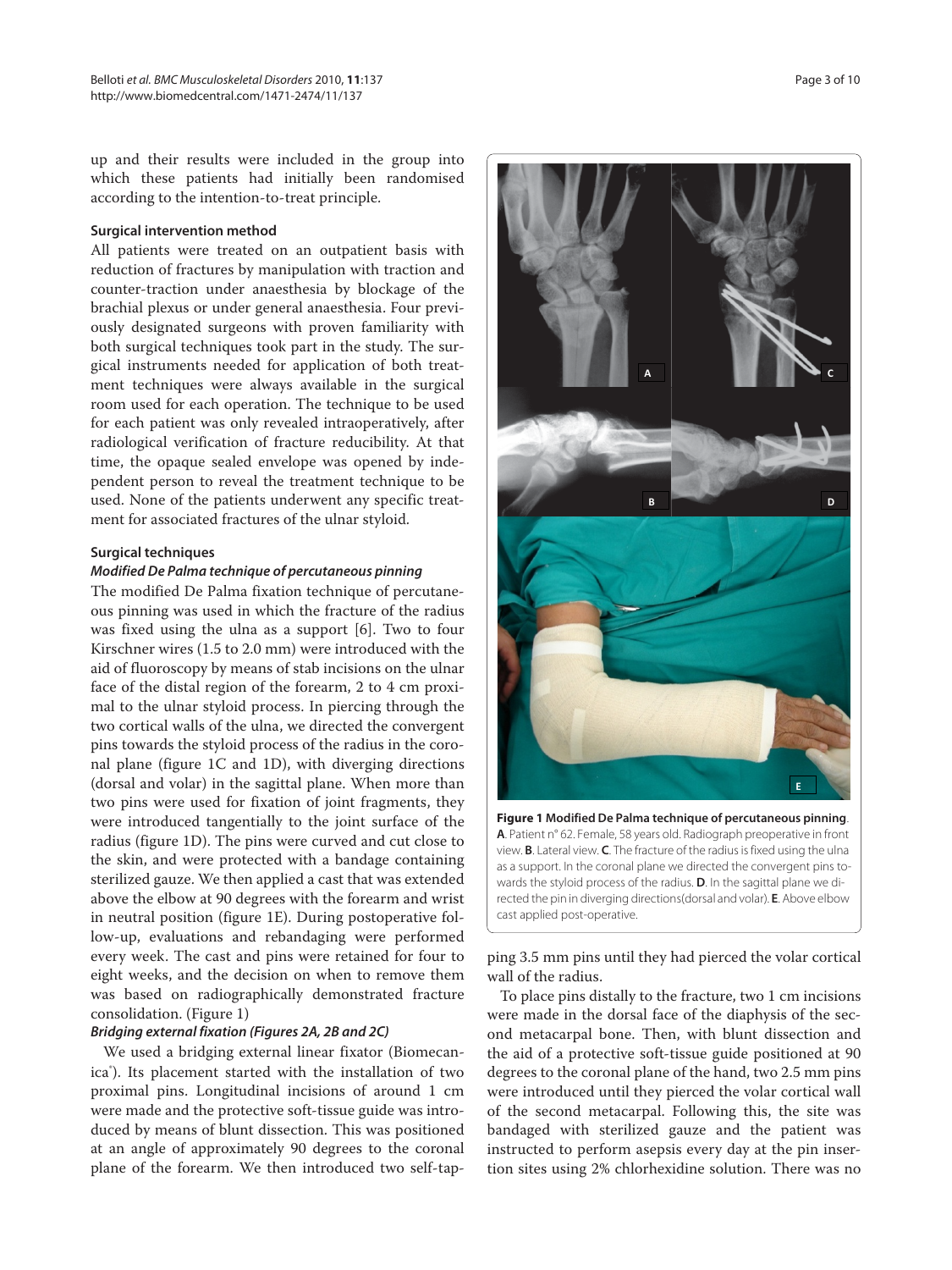

**Figure 2 Bridging external fixation technique**. **A**. Female, 50 years old. Radiograph preoperative in lateral view. **B and 2C**. The external fixator was positioned at an angle of approximately 90 degrees to the coronal plane of the forearm.

immobilization after this procedure and the external fixator was removed after six weeks. (Figure 2) *Rehabilitation*

After surgery, all patients received the same instructions regarding general care and were assessed every week until fracture consolidation had been achieved. The group of patients that received the external fixator remained without any type of immobilization from the immediate postoperative period onwards. This allowed early mobilization of the distal radioulnar and elbow joints. After removal of the implants, all patients were kept without immobilization and underwent the same rehabilitation program, which included analgesia and gradually started passive and active mobilisation of wrist; followed by exercises for strength gain.

# **Evaluation of the variables**

## *Primary variables*

All study participants were evaluated at 6 and 24 months after surgery. The assessor outcomes asked them to fill the DASH questionnaire, which has been validated for the Portuguese language [11]. The final score was calculated and transformed into the percentage functional limitation of the limb, using the specified weighting formula: final score =  $[\text{sum of the n responses/n}] -1 \times 25$ , where n is the number of completed responses. The two optional modules of the DASH questionnaire were not applied in this study.

To assess pain in the affected wrist, the assessor outcomes asked to participants to use a visual analog scale

(VAS) in which pain level was expressed as an absolute value [12].

Radiographic evaluation was performed by two orthopaedists who were not directly associated with the study. The radiographs were measured as described by Kreder [13]. Radiographs in posteroanterior and lateral views were used for evaluation, and the following parameters were measured: angle, and a presence of a stepped joint. These measurements were made before the operation, immediately after the operation, and 6 and 24 months after the operation.

Fracture consolidation was defined as obliteration of the fracture lines and formation of bone callus, as observed on radiographs with frontal and lateral views.

# *Objective functional assessment*

At 6 and 24 months after the operation, all patients underwent bilateral objective functional assessment consisting of goniometry and dynamometry by two independent physiotherapists. In the goniometric evaluation, the pronation-supination of the forearm, flexion-extension of the wrist and ulna, and radial deviation of the wrist were measured. Wrist grip strength was assessed using the Jamar<sup>®</sup> dynamometer. The results were expressed as the difference in values between the uninjured and affected sides (index of limitation).

# *Complications and failures*

'All adverse events which resulted in patients requiring additional clinical treatment outside of standard care were considered to be complications. It was deemed that the surgical method had failed if the patient required a new surgical procedure or the initially allocated treatment had to be halted.

The functional and radiographic evaluations, pain measurements using the VAS, and applications of the DASH questionnaire were performed by professional orthopaedists and physiotherapists who were not directly associated with the study.

# **Results**

All patients initially attended the orthopaedics emergency clinic of our hospital. The surgical interventions and postoperative follow-up over a minimum of 24 months also took place at this hospital.

Out of the 100 patients who underwent the surgical intervention, 91 were included in the final assessment at 24 months (91%). Of the nine patients who did not undergo the final assessment, one died (external fixator Group) and eight abandoned the study and could not be located due to address changes despite persistent attempts to locate them (figure 3). Clinical and demographics are shown at table 1.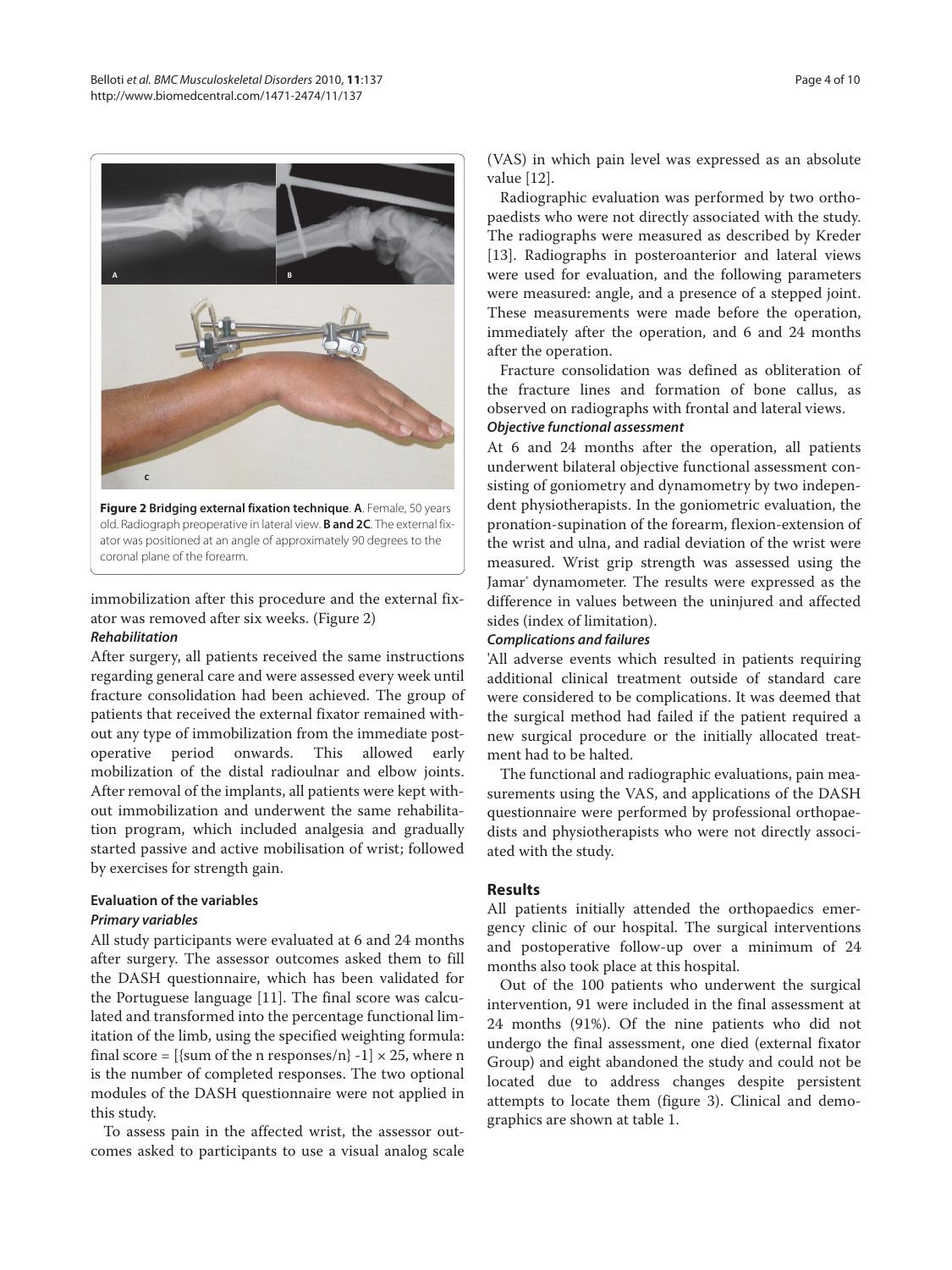| Characteristic                | De Palma pinning group ( $n = 51$ ) | External fixator group $(n = 49)$ |       |
|-------------------------------|-------------------------------------|-----------------------------------|-------|
|                               |                                     |                                   |       |
| Mean age (standard deviation) | 57.5 (11.9)                         | 59.2 (12.7)                       | 0.501 |
| Sex (female)                  | 39                                  | 34                                |       |
| Side affected (right)         | 27                                  | 23                                | 0.548 |
| Handedness (right)            | 48                                  | 46                                | 0.960 |

# **Table 1: Demographic characteristics of the two patient groups**

#### **Main outcomes**

#### *DASH questionnaire and pain evaluation*

Patients who underwent the modified De Palma technique for percutaneous pinning presented better results after six and 24 months with regard to functional limitation (DASH), compared with patients treated with the external fixator. However, this finding only reached statistical significance for evaluation using the DASH questionnaire after six months, of follow-up (mean difference  $= -7.1$  p  $= 0.044$ ) (Table 2). There were no statistical differences between two groups when pain scores (VAS) were assessed. (Table 2).

# **Secondary outcomes**

#### *Grip strength*

Comparative analysis of the grip strength limitation index (uninjured side minus affected side grip strength) showed similar results for the two groups at both 6 and 24 months after surgery (Table 3).

#### *Range of motion*

Analysis of the range-of-motion limitation index showed a statistical difference ( $p = 0.043$ ) favouring the external fixator group with regard to the supination movement 6 months after the operation; however, this was not maintained at 24 months. For all other measurements, the results were similar between the groups (Table 3).

#### **Radiographic results**

Preoperative radiographic data showed that the distribution of fracture severity was similar between the two treatment groups. Both surgical techniques showed good radiographic results immediately after the operation. Overall, 16 patients presented with articular incongruence (gap or step off) in the final assessment: seven in the external fixator group (five with 1 mm, one with 1.5 mm and one with 2 mm) and eight in De Palma group (five with 1 mm, two with 2 mm and one with 3 mm), with no statistically significant difference ( $p = 0.549$ ).

We observed progressive loss of the initial reduction in both treatment groups; however, only the radial inclination showed a statistically significant loss favoring the De Palma technique at the 24-month assessment. In the final

evaluation, both techniques were shown to be effective for correcting the initial deformity (table 4).

# **Complications and failures**

Overall, five patients developed complications: two with De Palma pinning and three with external fixation. Of these, two were considered failures of the method (one with De Palma pinning and one with external fixation). In the De Palma technique group, one patient suffered a fracture of the ulna after the synthesis material had been removed and was treated conservatively with cast. A second patient developed a deep infection that required surgical cleaning and modification of the surgical method; this case was considered a failure of the method.

In the external fixator group, two patients developed deep infection that was treated conservatively with antibiotic therapy. A third patient had pseudoarthrosis of the fracture of the distal radius that required other surgical procedures and changes in the treatment method (dorsal plate and iliac bone graft); this case was considered failure of the method.

# **Discussion**

A literature search failed to provide sufficient data to determine the best form of treatment for fractures of the distal radius, particularly with regard to potentially unstable fractures with or without joint involvement [1,14]. However, there were trends favouring the use of percutaneous pinning and external fixators therefore in this study we compared these two methods [1]. Since we did not find any evidence favouring a specific technique for pinning or external fixation, we chose to compare the modified De Palma method and the bridging external fixation method [2,6,15]. Both of these methods are used in our country and are readily accessible methods for treatment of this type of fracture [16].

The method originally described by De Palma used a single threaded wire and may not provide sufficient stability for unstable comminutive joint fractures [3]. Thus, there was an initial limitation on the use of this technique, although Dowling & Sawyer performed operations on 50 patients using this method and obtained satisfactory results for extra- and intra-articular fractures [17].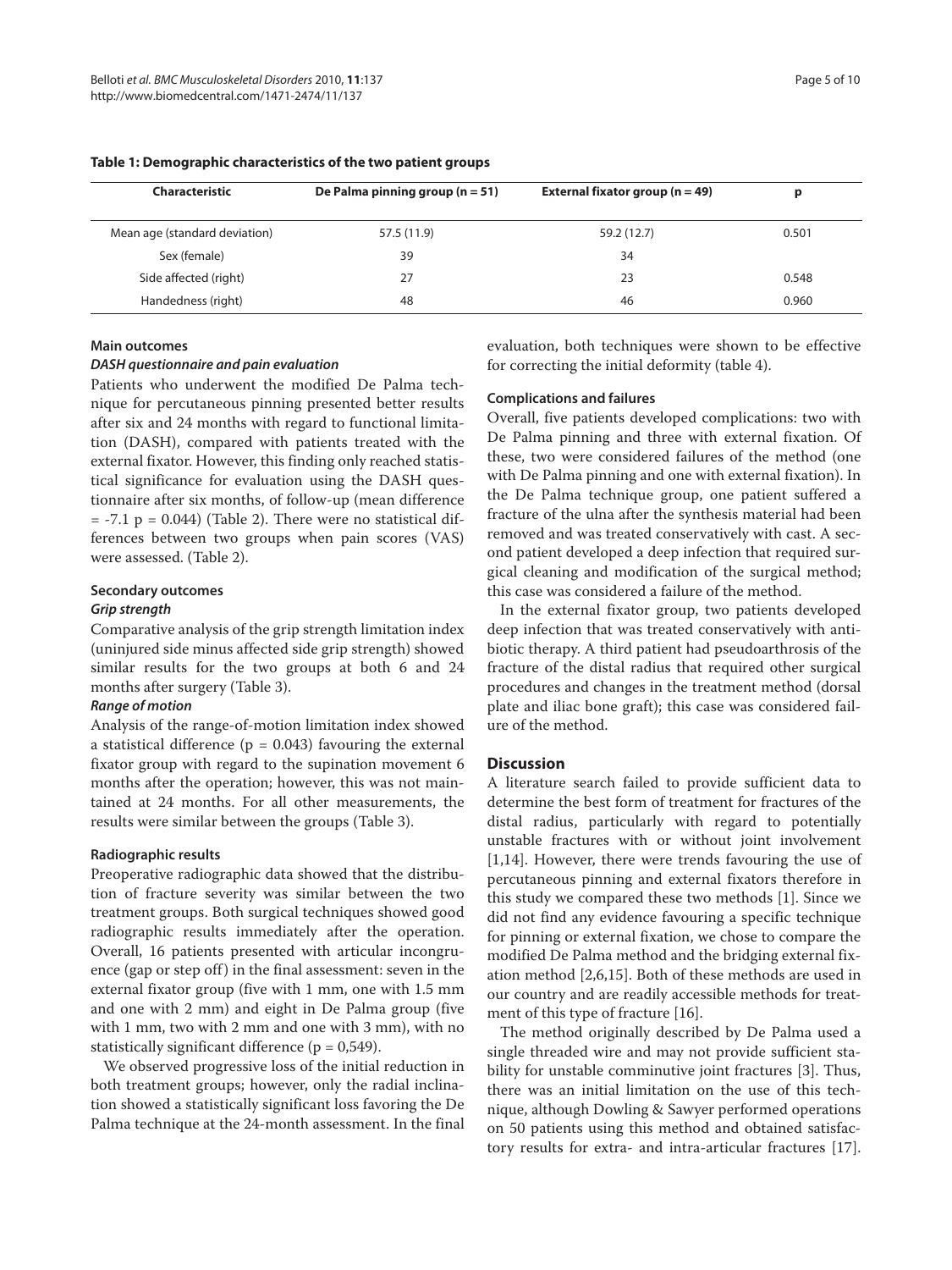

The fixation principle originally used by De Palma was subsequently modified by Rayhack who described a transulnar pinning method using several Kirschner wires, and by Toledo who used two to four Kirschner wires [4,6]. Both of these modifications have demonstrated good functional and radiographic results with low complication rates, and this encouraged us to use this method for percutaneous pinning.

Overall analysis of our results showed that the De Palma percutaneous pinning method was as effective as the external fixation method when analyzed after 24 months of follow-up. In the literature, three other prospective studies have compared other percutaneous fixation methods with external fixation and similarly did not find any statistically significant difference between the two fixation methods [7-9].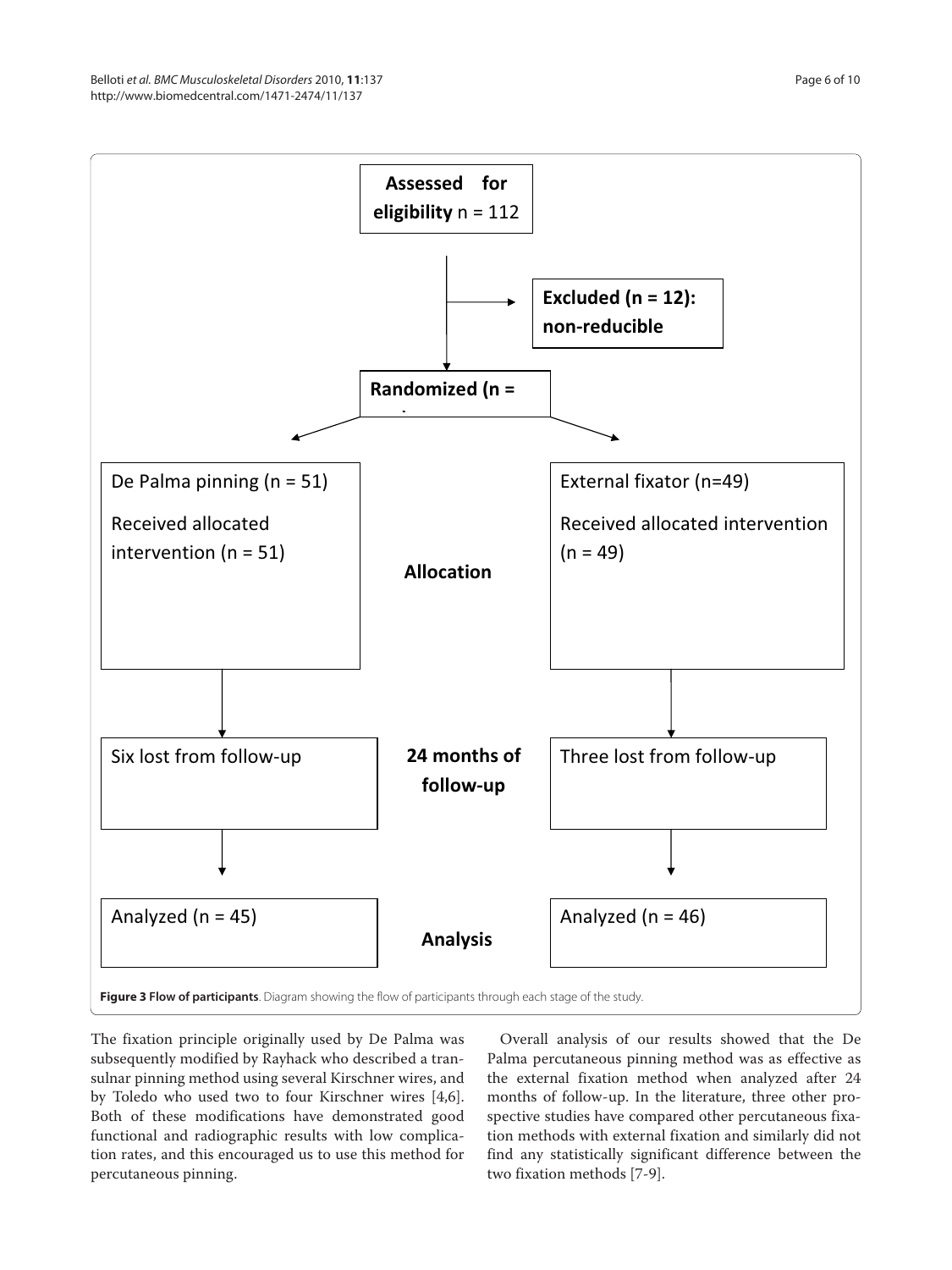| <b>Outcome</b> | <b>DePalma Pinning Mean (SD)</b> | <b>External Fixator Mean (SD)</b> | P value |
|----------------|----------------------------------|-----------------------------------|---------|
| Six months     |                                  |                                   |         |
| N              | 48                               | 48                                |         |
| <b>DASH</b>    | 16.5(14.7)                       | 23.6(18.1)                        | 0.044   |
| Pain (cm)      | 2.8(1.8)                         | 3.5(2.0)                          | 0.08    |
| 24 months      |                                  |                                   |         |
| Ν              | 45                               | 46                                |         |
| <b>DASH</b>    | 9.4(12.9)                        | 12.9(15.2)                        | 0.24    |
| Pain (cm)      | 1.2(1.4)                         | 1.4(1.5)                          | 0.59    |

# **Table 2: Main outcomes**

N - Number of patients

DASH - percentage values for limb limitation: low values indicate less limitation.

Pain (VAS) - absolute values (cm): low values indicate low pain.

0: no pain to 10 cm: worst pain imaginable

In analyzing our results from the DASH questionnaire, we found a statistically significant difference favoring the modified De Palma method at six months that was not sustained in the final evaluation at 24 months; therefore, this difference at six months (7.1 points) was not clinically relevant. We believe that this initial difference

reflects the lower pain index in the De Palma group compared with the external fixator group, although this did not reach statistical significance. There are no comparable reports in the literature, since earlier studies that compared the same fixation methods used other methods of evaluation.

#### **Table 3: Secondary outcomes**

| <b>Outcome</b>    | <b>DePalma Pinning Mean (SD)</b> | <b>External Fixator Mean (SD)</b> | P value |
|-------------------|----------------------------------|-----------------------------------|---------|
| Six months        |                                  |                                   |         |
| N                 | 48                               | 48                                |         |
| Grip (Kgf)        | 5.6(8.2)                         | 5.8(8.9)                          | 0.89    |
| *Flexion          | 16.7(12.5)                       | 20.4 (11.9)                       | 0.14    |
| *Extension        | 17.0(11.5)                       | 21.3(15.2)                        | 0.13    |
| *Ulnar desviation | 8.2(7.8)                         | 7.8(7.5)                          | 0.82    |
| *Radialdesviation | 4.6(4.4)                         | 6.0(5.1)                          | 0.18    |
| *Pronation        | 15.7(11.7)                       | 16.8(12.2)                        | 0.64    |
| *Supination       | 23.4(16.7)                       | 16.6(14.3)                        | 0.043   |
| 24 months         |                                  |                                   |         |
| N                 | 45                               | 46                                |         |
| Grip (Kgf)        | 3.1(8.0)                         | 2.2(6.6)                          | 0.55    |
| *Flexion          | 7.0(12.1)                        | 6.0(8.6)                          | 0.63    |
| *Extension        | 5.3(9.4)                         | 6.4(9.3)                          | 0.59    |
| *Ulnar desviation | 2.8(5.0)                         | 4.2(5.9)                          | 0.22    |
| *RadialDesviation | 21(4.0)                          | 1.6(2.6)                          | 0.52    |
| *Pronation        | 4.2(8.9)                         | 5.0(7.3)                          | 0.60    |
| *Supination       | 5.8(10.4)                        | 5.4(10.9)                         | 0.84    |

N - Number of patients

Mean limitation in degrees (control side minus affected side)

P value - 95% confidence interval

\* Units of measurement = degrees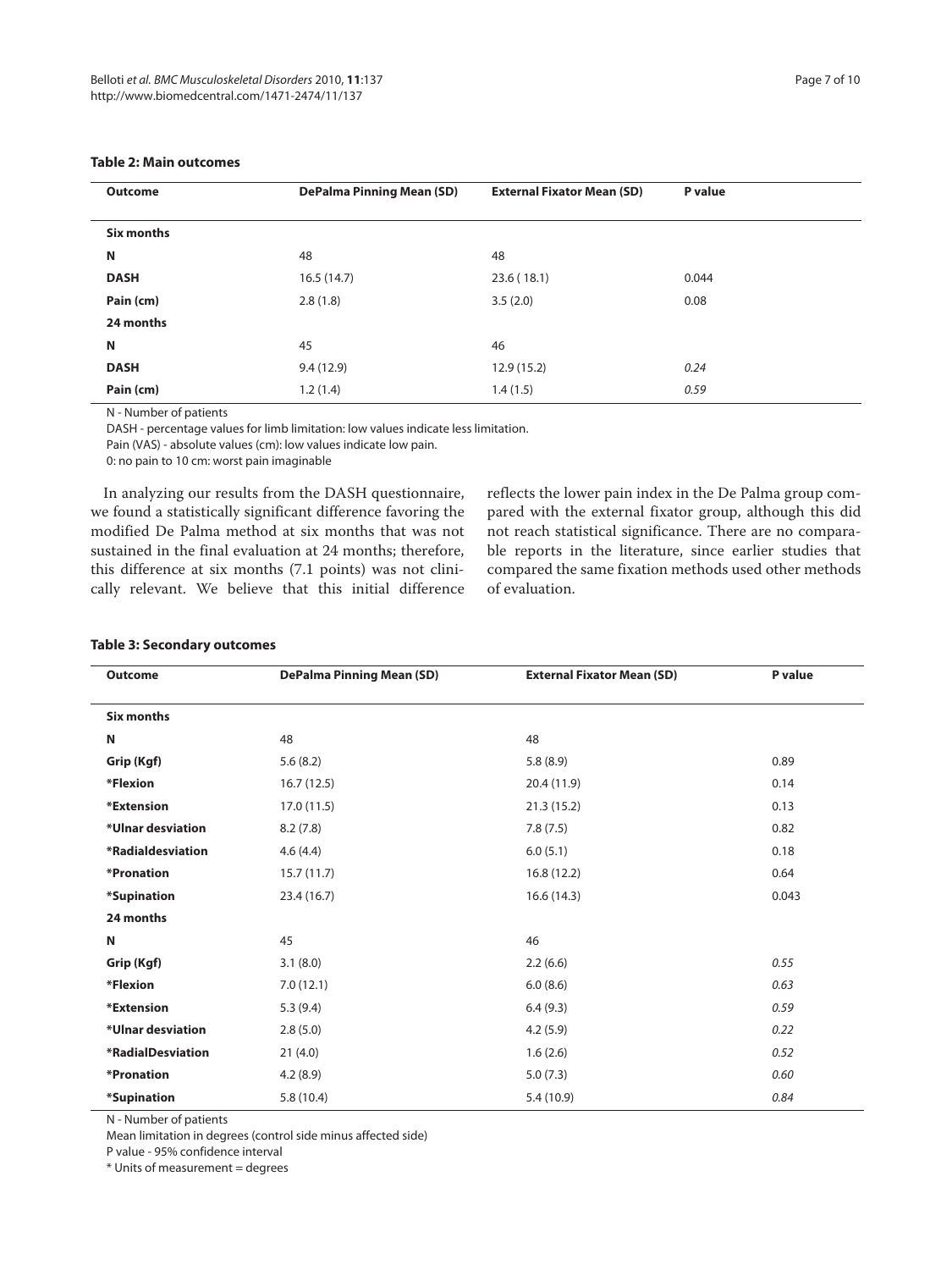# **Table 4: Radiographic results**

| Outcome                               | Technique               | Mean       | <b>Standard Deviation</b> | P     |
|---------------------------------------|-------------------------|------------|---------------------------|-------|
| Volar angle before operation          | De Palma                | $-22.8222$ | 9.9414                    | 0.406 |
|                                       | <b>External fixator</b> | $-24.7609$ | 12.1146                   |       |
| Volar angle just after operation      | De Palma                | 8.4000     | 4.3453                    | 0.075 |
|                                       | <b>External fixator</b> | 6.6522     | 4.9000                    |       |
| Volar angle 6 months                  | De Palma                | 7.4444     | 5.8758                    | 0.057 |
|                                       | <b>External fixator</b> | 4.8696     | 6.8203                    |       |
| Volar angle 24 months                 | De Palma                | 6.8667     | 6.6250                    | 0.094 |
|                                       | <b>External fixator</b> | 4.4000     | 7.1903                    |       |
| Radial angle before operation         | De Palma                | 11.4444    | 6.3445                    | 0.294 |
|                                       | <b>External fixator</b> | 12.6522    | 4.3626                    |       |
| Radial angle just after operation     | De Palma                | 21.7333    | 2.2603                    | 0.090 |
|                                       | <b>External fixator</b> | 20.8478    | 2.6580                    |       |
| Radial angle 6 months                 | De Palma                | 20.7111    | 3.1811                    | 0.120 |
|                                       | <b>External fixator</b> | 19.6739    | 3.1273                    |       |
| Radial angle 24 months                | De Palma                | 20.4444    | 3.5964                    | 0.049 |
|                                       | <b>External fixator</b> | 18.8222    | 4.0915                    |       |
| Height of radius before operation     | De Palma                | 2.7778     | 3.5985                    | 0.240 |
|                                       | External fixator        | 1.9130     | 3.3654                    |       |
| Height of radius just after operation | De Palma                | 9.9556     | 2.2859                    | 0.207 |
|                                       | External fixator        | 9.3043     | 2.5980                    |       |
| Height of radius 6 months             | De Palma                | 8.8889     | 2.8382                    | 0.180 |
|                                       | External fixator        | 8.0435     | 3.1266                    |       |
| Height of radius 24 months            | De Palma                | 8.4000     | 3.4005                    | 0.388 |
|                                       | <b>External fixator</b> | 7.7778     | 3.4105                    |       |

Units of measurement = degrees

With respect to the range of motion, the two groups were found to be similar except for a significant difference favoring the external fixation method in the supination movement after six months. This was probably caused by blockage of the distal radioulnar joint and the use of above elbow cast in the De Palma technique. This difference was not maintained in the 24-month evaluation. Other studies are consistent with our findings, except for that of Franck which demonstrated a statistically significant difference in range of motion favouring patients treated with an external fixator [7-9]. However, these results may have been influenced by the fact that the final evaluation was performed after six months, only extra-articular fractures were treated, and a non-bridging external fixator was used.

Our radiographic results indicated a trend favoring percutaneous pinning: there was a statistically significant difference favoring the De Palma method with regard to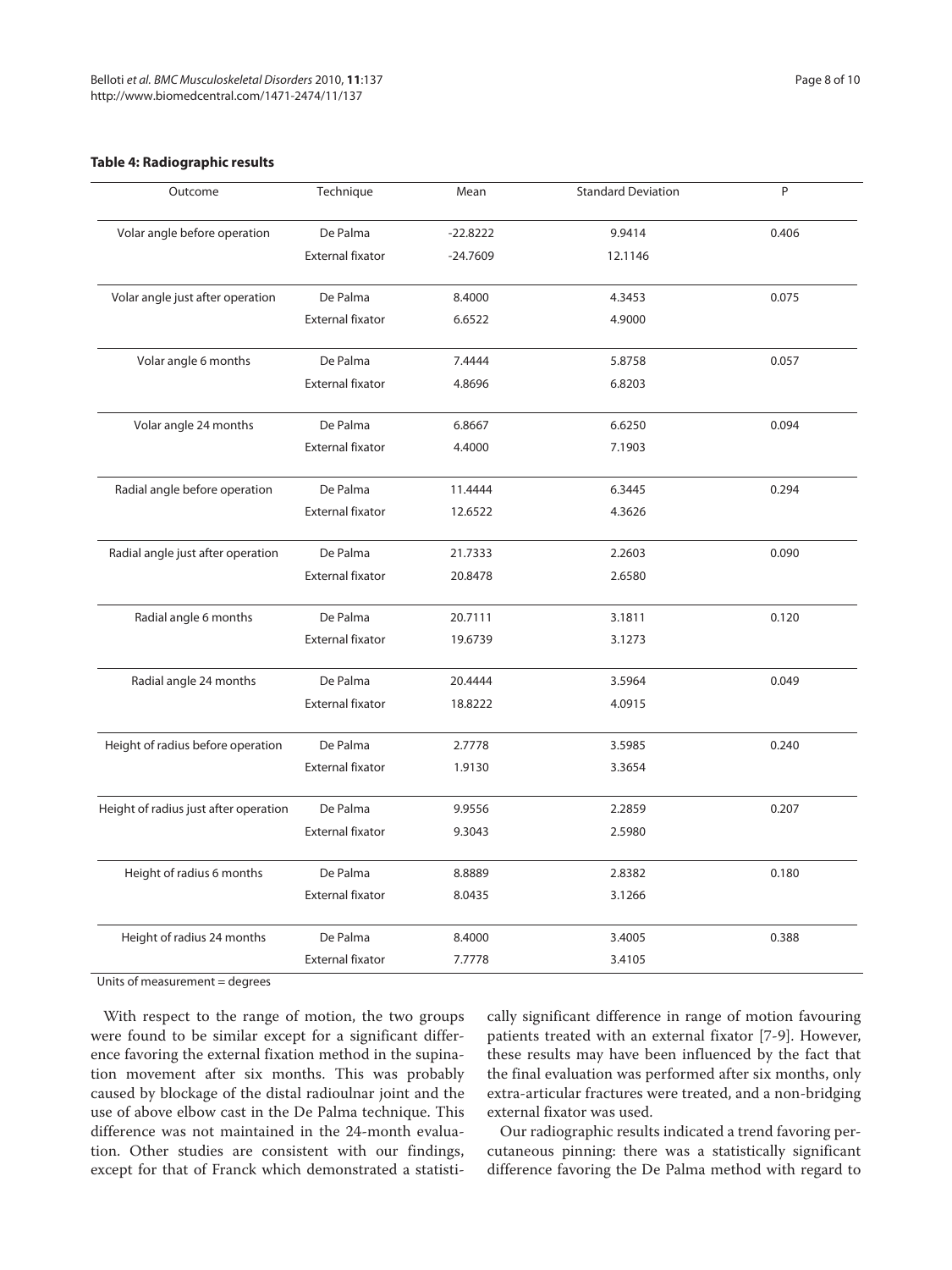loss of radial inclination evaluated after 24 months. However, this difference is not clinical relevance.

The two treatment techniques had similar results with respect to complications and treatment failures. We did not observe any reflex sympathetic dystrophy or lesions of the sensitive branches of the radial nerve that would have required additional therapeutic measures in either of the treatment groups. We only observed transitory states of pain and edema that did not require additional intervention and therefore were not classified as complications. This result contrasts with the literature: Ludvigsen found 13 cases of lesions of the superficial radial nerve, of which five had persistent symptoms [8]. We believe that the divergence between the results from our study and those of other authors results from both the technique we used to apply the external fixator (with the introduction of pins in the dorsal region of the forearm) and the use of De Palma transulnar percutaneous pinning (which avoided approaching the superficial radial nerve and its branches). Future clinical studies comparing the techniques for placing the pins for the external fixator (dorsal or dorsal-radial), and comparing transulnar percutaneous pinning with pinning techniques that use accesses in the region of the superficial radial nerve and its branches, are required to test this hypothesis.

Our study had some limitations. Firstly, the strength of our results was limited by small sample size, because we would have needed to treat approximately 600 patients to reach an ideal statistical power, which would have required a multicenter study. Moreover, when we designed our study protocol we adopted epidemiological and radiographic criteria for including patients with unstable fractures although we did not find any conclusive evidence in the literature that would safely allow predictions regarding the instability of the fracture based on initial radiographic examination [18]. However, after beginning our study, we found new evidence relating to the better prediction of instability, which can be used to inform future research [19]. Even so, our results demonstrated that patients with characteristically unstable fractures were included in this study. Finally, because of the different access routes and fixation methods used in these techniques, the evaluators of the radiographic and functional results could not be blinded. Thus, to minimize any biasing, evaluations were performed by professionals who were not associated with the study.

Our study demonstrated that although the modified De Palma transulnar percutaneous pinning method is not widely covered in the literature, when compared with external fixation it proved effective for treating unstable intra or extra-articular fractures in adult patients. Other authors have similarly described good clinical results from this percutaneous pinning method [4-6]. Moreover, Franck reported that the purchase cost of the external fix-

ator was approximately nine times greater than that of percutaneous pins [7]. A similar cost difference exists in our country.

Considering that the success and complication rates in the two treatment groups were similar, it can be concluded that this pinning technique provides a good alternative approach for treating reducible unstable fractures of the distal radius. However the pinning requires elbow immobilization that might be a source of early impairment in early the range of motion.

#### **Conclusion**

There was a small statistical significant difference favouring the De Palma method in functional early analysis (6 months) according to the DASH questionnaire, and for supination movement favouring the fixator group. However, both were not clinical relevant. At 24 months, the groups were similar for both groups.

#### **Competing interests**

The authors declare that they have no competing interests.

#### **Authors' contributions**

JCB participated in the design of the study, revised the manuscript, provided clinical care to participants during the follow-up, collected data and the bibliography for references. MJST conceived the study design, treated patients surgically and revised the manuscript. JBGS treated patients surgically, provided clinical care to participants during the follow-up and translate the manuscript to English. AA participated in design of the study, revised the draft and manuscript and performed statistical analysis. FF participated in design of study, treated patients surgically and transcribed the data for statistical analysis. WMA revised bibliography for references, the article and gave the final approval of the version to be published. All authors read and approved the final manuscript.

#### **Acknowledgements**

The authors thank Roseli Nazare Paschoa who did an important service for this trial by ensuring randomisation and allocation concealment.

#### **Author Details**

Departamento de Ortopedia e Traumatologia, Universidade Federal de São Paulo - Escola Paulista de Medicina, (Rua Borges Lagoa 786, 5° andar), São Paulo, (04038-032), Brazil

#### Received: 6 October 2009 Accepted: 29 June 2010 Published: 29 June 2010

#### **References**

- 1. Handoll HHG, Madhok R: Surgical interventions for treating distal radial fractures in adults (Cochrane Review)**.** Cochrane Database Syst Rev 2009, 8(3):CD003209.
- 2. Handoll HHG, Huntley JS, Madhok R: Different methods of external fixation for treating distal radial fractures in adults (Cochrane Review)**.** Cochrane Database Syst Rev 2008, 23(1):CD006522.
- 3. De Palma AF: Comminuted fractures of the distal en of the radius treated by ulnar pinning**.** J Bone Joint Surg Am 1953, 34:651-62.
- 4. Rayhack JM, Langworthy YJN, Belsole RJ: Transulnar percutaneus pinning of displaced distal radius fractures: a preliminary report**.** J Ortho Trauma 1989, 3:107-14.
- 5. Rayhack JM: The history and evolution of percutaneous pinning of displaced distal radius fractures**.** Orthop Clin North Am 1993, 24(2):287-300.
- 6. Toledo LFQ, Albertoni WM, Faloppa F: Tratamento das fraturas da extremidade distal do rádio pela técnica de De Palma modificada**.** Rev Ibero Cir Mano 2000, 27:22-28.